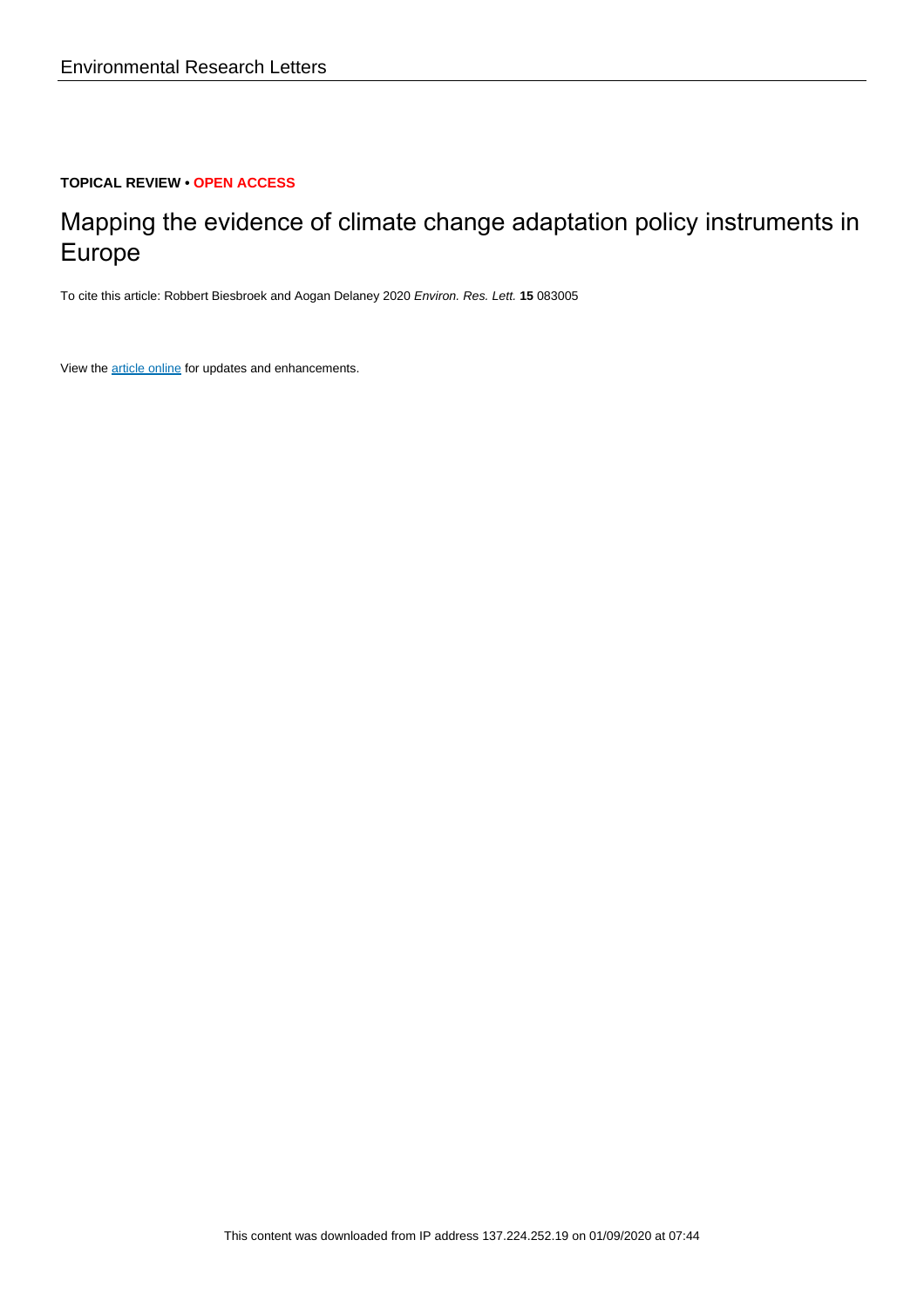**Topical Review**

## Environmental Research Letters



#### **OPEN ACCESS**

**RECEIVED** 31 December 2019

**REVISED** 20 April 2020 **ACCEPTED FOR PUBLICATION**

4 May 2020

**PUBLISHED** 21 July 2020

Original content from this work may be used under the terms of the [Creative Commons](https://creativecommons.org/licenses/by/4.0/) [Attribution 4.0 licence](https://creativecommons.org/licenses/by/4.0/). Any further distribution of this work must maintain attribution to the author(s) and the title of the work, journal citation and DOI.



## Mapping the evidence of climate change adaptation policy instruments in Europe

**Robbert Biesbroek and Aogan Delaney**

Wageningen University, Public Administration and Policy, Hollandseweg 1, 6700 EW, Wageningen, The Netherlands **E-mail: [Robbert.biesbroek@wur.nl](mailto:Robbert.biesbroek@wur.nl)**

**Keywords:** climate change adaptation, policy instruments, Europe Supplementary material for this article is available [online](https://doi.org/10.1088/1748-9326/ab8fd1)

#### **Abstract**

With climate change impacts being felt across Europe, governments have started to invest in designing and implementing adaptation actions. The means through which governments adapt is generally referred to as policy instruments. Although there is a large body of adaptation policy literature emerging, our comprehensive understanding of policy instruments is limited nor do we know much about how scholarship on adaptation is addressing critical questions about policy instrument choice and effectiveness to support policy practice. In this article we map academic scholarship on climate change adaptation policy instruments in Europe. Using systematic approaches, we identify 184 relevant articles published 2014–2019. Our findings show that research is heavily concentrated on a limited number of western-European countries, with hardly any insights from eastern Europe and smaller countries. Most studies do not connect climate change impacts and risks with policy instruments, making assessment of policy effectiveness difficult, if not impossible. We argue that expanding the geographical scope of future research and enhancing the diversity of study types across Europe is critical for advancing theories on climate change adaptation policy, as well as providing useful recommendations for policy makers to strengthen the solution space and accelerate climate change adaptation.

## **1. Background**

Climate impacts are already being felt across Europe, with large differences in the scope and extent of impacts being observed and projected across geographical regions and vulnerable sectors (EEA [2017,](#page-8-0) IPCC [2018](#page-9-0), Harrison *et al* [2019](#page-9-1)). Across Europe, state and non-state actors have begun formulating ambitious goals to take actions and allocate resources, and early evidence of adaptation taking place is reported in the emergent adaptation scholarship (Biesbroek *et al* [2010](#page-8-1), Lesnikowski *et al* [2016,](#page-9-2) Aguiar *et al* [2018](#page-8-2), Reckien *et al* [2019](#page-9-3)). However, the growing gap between the rate of climate change and observed adaptation actions has resulted in stronger calls for expanding the adaptation solution space, increase the portfolio of adaptation actions, and accelerate implementation of climate actions on the ground (IPCC [2018](#page-9-0), GCA [2019,](#page-8-3) Haasnoot *et al* [2020](#page-8-4)).

Adapting to climate change impacts generally refers to the process of increasing resilience, reducing vulnerability, enhancing adaptive capacity, and in some cases, to take advantage of possible opportunities climate change offers (IPCC [2018\)](#page-9-0). Policy instruments play an important role in the adaptation process, as these are the means through which governments 'get things done'. Examples of policy instruments include policies, regulations, laws, subsidies, educational programs, and coordinative bodies (Mees *et al* [2014](#page-9-4), Henstra [2016](#page-9-5), Stead [2018](#page-9-6)). Policy instruments have a longstanding tradition in research on public policy (Howlett [2009\)](#page-9-7) and this perspective is increasingly used in adaptation scholarship to understand what governments are doing to adapt to climate change impacts. There are different ways in which the instruments can be classified for policy analysis (Capano and Howlett [2020\)](#page-8-5). One frequently used classification is NATO: Nodality, Authority, Treasure, and Organization (Hood [1983](#page-9-8)) which is increasingly used in the context of climate change adaptation; Henstra [\(2017](#page-9-9)) uses this typology to analyse adaptation policy in Canada, and Lesnikowski *et al* ([2019](#page-9-10))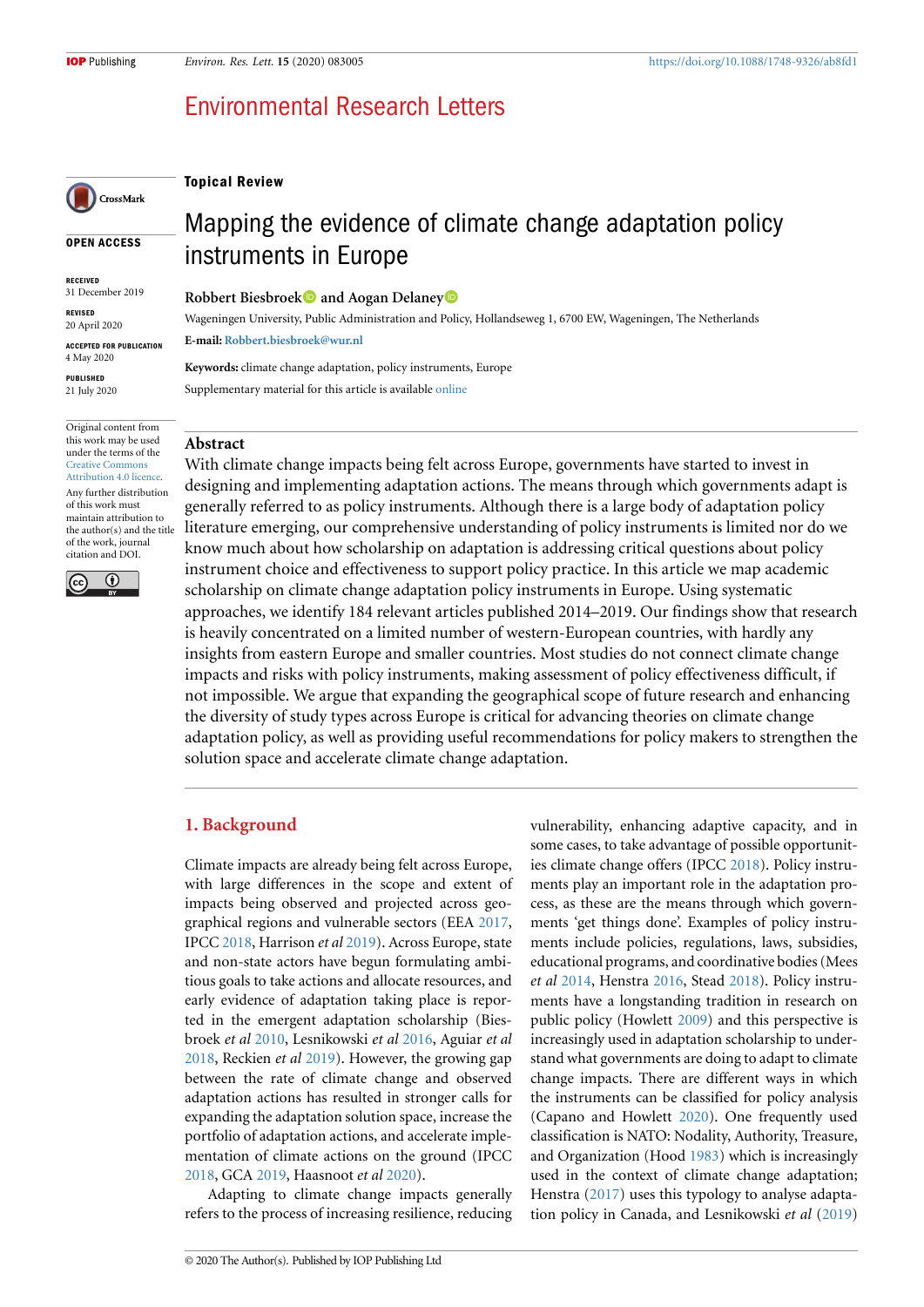analyses the adaptation policy instrument mixes at 125 local governments. Moreover, there is a large body of adaptation scholarship that does not take an explicit policy instruments perspective, but analyze climate change adaptation by investigating the tools and resources governments have at their disposal and use to implement adaptation actions. Biagini *et al* ([2014\)](#page-8-6), for example, develop a specific classification of actions to investigate adaptation in the context of the Global Environment Facility.

Despite progress in the recent adaptation literature, our knowledge of adaptation policy instruments is scattered across different strands of literature. For example, there is very little we know about what kind of instruments are being studied, whether such studies are focusing on specific types of climate impacts and risks or cover the broad spectrum of risks, and whether there are gaps in our understanding of where adaptation is taking place in Europe. Moreover, key questions about the link between policy goals and policy instrument choice are hardly understood; Policy design theory for example suggests that alignment between the policy problem, goal formulation, and instrument choice is important to increase chances of successful implementation as such alignment should result in a more coherent, effective and efficient policy process (Howlett [2019\)](#page-9-11).

In this article we map academic scholarship on climate change adaptation policy instruments in Europe to answer these questions. Several recent systematic maps and evidence syntheses have considered climate change adaptation topics (Berrang-Ford *et al* [2015,](#page-8-7) Roggero *et al* [2018,](#page-9-12) van Valkengoed and Steg [2019\)](#page-9-13), focusing mostly on barriers and limits to adaptation (Biesbroek *et al* [2013](#page-8-8)), but no studies exist that focus on understanding adaptation and policy instruments specifically, nor have an explicit European focus. Clarifying and strengthening what research is taking place is vital for informing future research directions and investments in climate change adaptation research and practice across Europe.

### **2. Systematic mapping methodology**

For the purpose of this study, we define adaptation policy instruments as those tools at the disposal of government that are intentionally designed to deal with the projected, long term impacts of climate change (Dupuis and Biesbroek [2013](#page-8-9)). There are several concepts related to climate change adaptation i.e. sustainability, resilience, disaster risk reduction which are excluded here to ensure conceptual coherence in the collection and interpretation of the findings (as per other systematic reviews on adaptation, see Berrang-Ford *et al* ([2015\)](#page-8-7)). This means, for example, that existing policy instruments that reduce vulnerability and increase adaptive capacity but which are not explicitly referring to adaptation are not considered in this review (as per other

adaptation studies and reviews, see Lesnikowski *et al* ([2016\)](#page-9-2)). However, when existing policy instruments are recalibrated to achieve a particular climate change goal (e.g. amendments in building codes)—i.e. there is *explicit intentionality* in the recalibration—these instruments will be included in the study.

Supplementary material I (SM-I) (available online at [stacks.iop.org/ERL/15/083005/mmedia](https://stacks.iop.org/ERL/15/083005/mmedia)) provides the detailed protocol used for this study including the key concepts used. The protocol was scoped, discussed, and drafted through multiple iterations between the authors of this article. Figure [1](#page-3-0) captures the key steps taken in implementing the study.

#### **2.1. Identification of articles**

The search is focussed on literature published between January 2014 and June 2019. Our study aims to inform the Sixth Assessment Report (AR6) of the Intergovernmental Panel on Climate Change (Working group II), and therefore focusses on the post IPCC AR5 literature. Given the cut-off point of the IPCC, and our time constraints, we could not cover all articles published in 2019. The review focusses on Europe, following the geographical boundaries used in the IPCC AR6 WGII, which includes for example Iceland but excludes overseas territories, see Kovats *et al* [\(2014\)](#page-9-14). Moreover, the IPCC uses bio-physical boundaries rather than merely geopolitical, therefore including for example parts of Russia (e.g. the Ural mountain region being the biophysical cut-off). Here we include such countries as a whole. The study covered 47 countries which are listed in table [1](#page-4-0) (Results section) and the SM.

The keywords and synonyms used for this study was checked against an initial list of five key publications identified by the research team. The search query was iteratively refined by included more and alternative synonyms until the key publications showed up in the search results. The search query included four concepts and their synonyms which were connected using Boolean operators: (1) climate change; (2) adaptation; (3) Europe (including country names); (4) policy instruments.

The two largest online resources of scientific literature—Web of Knowledge and Scopus—were selected for this study as per previous systematic reviews studies on climate change adaptation. The search is restricted to the English language for feasibility reasons. The final search strings were implemented in June-August 2019. After removing duplicates the final dataset included 1570 articles for screening.

#### **2.2. Screening process and study eligibility criteria**

Screening took place in two stages. The first stage focused on the title, abstract and keywords. Articles were excluded that did not consider climate change adaptation as the main focus nor included explicit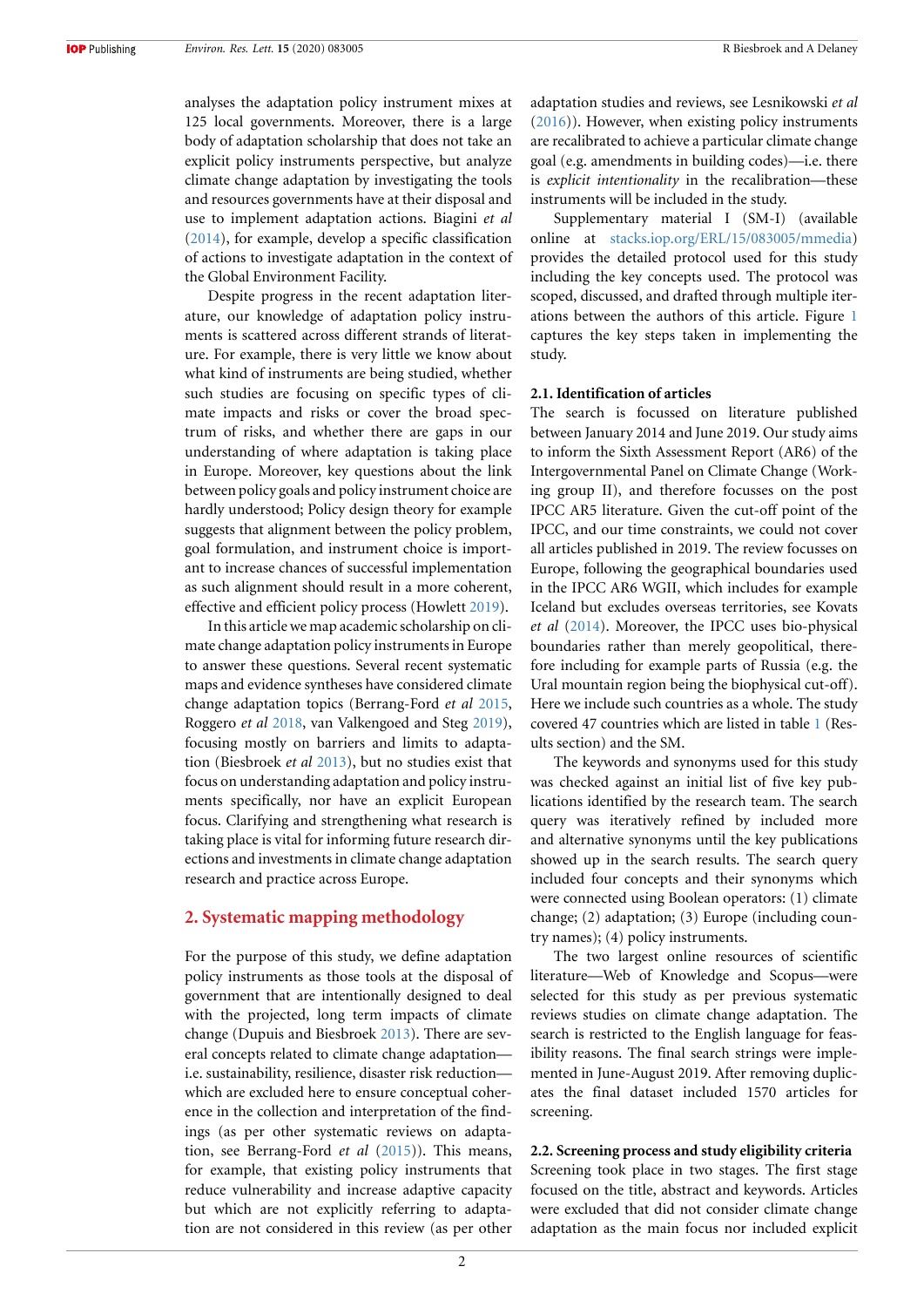<span id="page-3-0"></span>

reference to policy instruments or their synonyms. In the second stage, the full text of the articles was downloaded and screened using an additional layer of screening criteria, see SM-I. Issues during screening were discussed among the research team and changes in the mapping protocol were made where necessary.

The second screening stage resulted in a list of 180 articles. To check for completeness of the search, we sent the final list of articles to 9 scholars working on climate change adaptation in Europe. The authors were selected from our list of articles. In total 4 scholars proposed 12 new articles of which 4 met our

inclusion criteria, thereby also confirming the robustness of our search protocol. This resulted in a final set of 184 articles included in the final database for analysis.

Given the goals of this study (mapping rather than systematic review of evidence), the broad scope of this systematic map, and the emerging scope of the adaptation research field in general, we did not critically appraise individual articles (i.e. assess reliability and reproducibility based on the study design), but rather captured the research design and other aspects during the coding and analysis stage.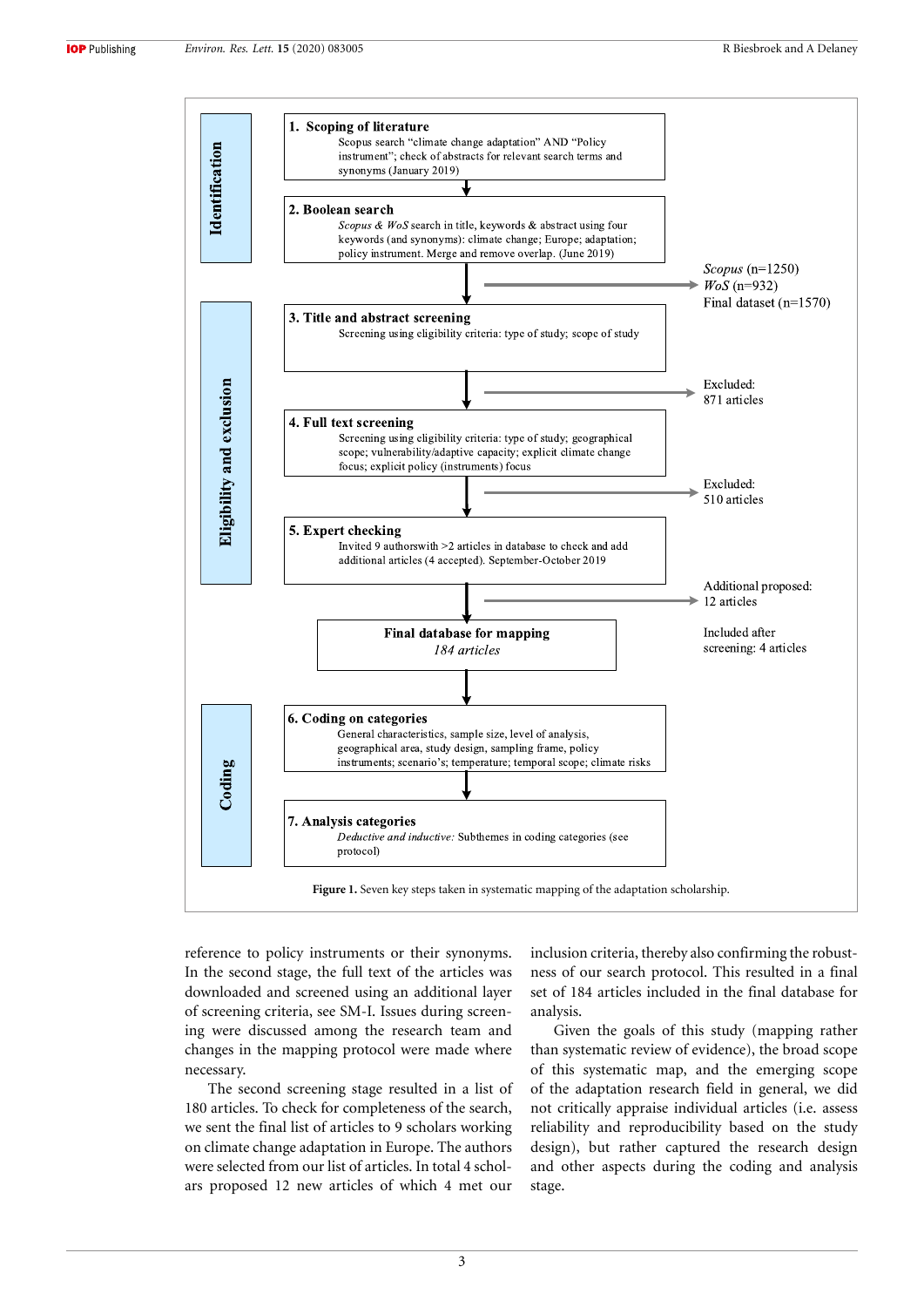<span id="page-4-0"></span>

|                   | Studies that<br>include the<br>country |                       | Number of cases |                |                | Policy instrument types reported |                         |                       |                |                         |                                     |                                |  |  |
|-------------------|----------------------------------------|-----------------------|-----------------|----------------|----------------|----------------------------------|-------------------------|-----------------------|----------------|-------------------------|-------------------------------------|--------------------------------|--|--|
| Country           | $n =$                                  | % of total<br>studies | 1               | $2 - 20$       | >20            | N                                | A                       | T                     | O              | $U^*$                   | Total<br>$\mathop{\rm PI}\nolimits$ | Percentage of<br>total dataset |  |  |
| Netherlands 58    |                                        | 34%                   | 15              | 30             | 13             | 47                               | 29                      | 19<br>24<br>21<br>140 |                | 16%                     |                                     |                                |  |  |
| United<br>Kingdom | 42                                     | 24%                   | 8               | 19             | 15             | 35                               | 16                      | 6                     | 3              | 15                      | 75                                  | 9%                             |  |  |
| Germany           | 37                                     | 22%                   | 3               | 22             | 12             | 37                               | 8                       | 13                    | 12             | 15                      | 85                                  | 10%                            |  |  |
| Denmark           | 21                                     | 12%                   | 3               | 7              | 11             | 7                                | 5                       | 3                     | 5              | 12                      | 32                                  | 4%                             |  |  |
| Sweden            | 21                                     | 12%                   | 3               | 12             | 6              | 55                               | 8                       | 1                     | 3              | 8                       | 75                                  | 9%                             |  |  |
| Finland           | 20                                     | 12%                   | 2               | 9              | 9              | 11                               | 23                      | 3                     | $\overline{4}$ | 15                      | 56                                  | 7%                             |  |  |
| France            | 19                                     | 11%                   | 3               | 5              | 11             | 9                                | 5                       | 1                     | 10             | 10                      | 35                                  | 4%                             |  |  |
| Italy             | 19                                     | 11%                   | 2               | 5              | 12             | 10                               | 3                       | $\mathfrak{2}$        | 5              | 13                      | 33                                  | 4%                             |  |  |
| Spain             | 19                                     | 11%                   | 2               | 5              | 12             | 7                                | 4                       | 4                     | $\,$ 8 $\,$    | 14                      | 37                                  | $4\%$                          |  |  |
| Austria           | 15                                     | 9%                    | $\mathbf{1}$    | 4              | 10             | 8                                | 4                       | 3                     | $\overline{2}$ | 10                      | 27                                  | 3%                             |  |  |
| Norway            | 14                                     | 8%                    | $\mathbf{1}$    | 7              | 6              | 31                               | 8                       | $\mathfrak{2}$        | 3              | 4                       | 48                                  | 6%                             |  |  |
| Ireland           | 12                                     | 7%                    | 2               | 1              | 9              | 6                                | 2                       | 1                     | 1              | 6                       | 16                                  | 2%                             |  |  |
| Poland            | 11                                     | 6%                    | $\mathbf{1}$    | 3              | 7              | 1                                | $\overline{c}$          | 1                     |                | 7                       | 11                                  | $1\%$                          |  |  |
| Belgium           | 10                                     | 6%                    |                 | $\mathbf{1}$   | 9              | $\overline{2}$                   | $\mathbf{1}$            | 1                     |                | 6                       | 10                                  | 1%                             |  |  |
| Portugal          | 10                                     | 6%                    |                 | 4              | 6              | $\mathbf{1}$                     | 9                       | $\overline{c}$        |                | 5                       | 17                                  | 2%                             |  |  |
| Greece            | 9                                      | 5%                    | 1               | 1              | 7              | $\overline{2}$                   | 3                       | 1                     |                | 6                       | 12                                  | $1\%$                          |  |  |
| Switzerland       | 9                                      | 5%                    | $\mathbf{1}$    | 4              | 4              | $\overline{4}$                   | 8                       |                       | 3              | 6                       | 21                                  | 2%                             |  |  |
| Turkey            | 9                                      | 5%                    | 1               | 3              | 5              | 7                                |                         |                       | 6              | 7                       | 20                                  | 2%                             |  |  |
| Estonia           | 8                                      | 5%                    |                 | 1              | 7              | 1                                |                         | 1                     |                | 6                       | 8                                   | $1\%$                          |  |  |
| Hungary           | 8                                      | 5%                    |                 | 1              | 7              | $\mathbf{1}$                     |                         | 1                     |                | 6                       | 8                                   | 1%                             |  |  |
| Latvia            | 8                                      | 5%                    |                 | 2              | 6              | $\overline{4}$                   |                         | 1                     |                | 5                       | 10                                  | $1\%$                          |  |  |
| Bulgaria          | 7                                      | $4\%$                 |                 | $\overline{2}$ | 5              | 1                                |                         | 1                     |                | 5                       | 7                                   | $1\%$                          |  |  |
| Czech<br>Republic | 7                                      | 4%                    | 1               |                | 6              | 1                                |                         | $\mathfrak{2}$        |                | 4                       | 7                                   | 1%                             |  |  |
| Slovakia          | 7                                      | $4\%$                 |                 |                | 7              | 1                                | $\mathbf 1$             | 1                     |                | 4                       | 7                                   | 1%                             |  |  |
| Slovenia          | 7                                      | $4\%$                 | $\mathbf{1}$    | $\mathbf{1}$   | 5              | $\mathbf{1}$                     |                         | $\mathbf{1}$          |                | 5                       | 7                                   | 1%                             |  |  |
| Romania           | 6                                      | 3%                    |                 | $\overline{2}$ | 4              | $\mathbf{1}$                     |                         | 1                     |                | 4                       | 6                                   | 1%                             |  |  |
| Cyprus            | 5                                      | 3%                    |                 |                | 5              | 1                                |                         | 1                     |                | 3                       | 5                                   | 1%                             |  |  |
| Lithuania         | 5                                      | 3%                    |                 | 1              | 4              |                                  |                         |                       |                | 5                       | 5                                   | 1%                             |  |  |
| Bosnia            | 4                                      | 2%                    |                 | 2              | $\overline{c}$ |                                  |                         |                       |                | 4                       | 4                                   | 0%                             |  |  |
| Croatia           | 4                                      | 2%                    |                 | $\mathbf{1}$   | 3              |                                  |                         |                       |                | 4                       | 4                                   | $0\%$                          |  |  |
| Serbia            | 4                                      | 2%                    | $\overline{2}$  | $\mathbf{1}$   | $\mathbf{1}$   | 2                                | $\overline{\mathbf{c}}$ |                       |                | $\mathbf 1$             | 5                                   | $1\%$                          |  |  |
| Iceland           | 3                                      | 2%                    |                 | $\mathbf{1}$   | $\overline{c}$ | $\mathbf{1}$                     | $\mathbf{1}$            |                       |                | $\mathbf{1}$            | 3                                   | $0\%$                          |  |  |
| Albania           | 2                                      | $1\%$                 |                 |                | 2              |                                  |                         |                       |                | 2                       | $\overline{\mathbf{c}}$             | $0\%$                          |  |  |
| Luxembourg 2      |                                        | 1%                    |                 |                | 2              |                                  |                         |                       |                | $\overline{\mathbf{c}}$ | $\overline{\mathbf{c}}$             | $0\%$                          |  |  |
| Malta             | 2                                      | $1\%$                 |                 |                | 2              |                                  |                         |                       |                | 2                       | $\overline{c}$                      | $0\%$                          |  |  |
| Macedonia         | 2                                      | 1%                    |                 | 1              | 1              | $\mathbf{1}$                     |                         |                       |                | $\mathbf 1$             | $\overline{\mathbf{c}}$             | $0\%$                          |  |  |
| Russia            | 2                                      | 1%                    |                 | 2              |                |                                  |                         |                       |                | $\overline{c}$          | $\sqrt{2}$                          | $0\%$                          |  |  |
| Azerbaijan        | 1                                      | 1%                    |                 |                | $\mathbf{1}$   | $\mathbf{1}$                     |                         |                       |                |                         | $\mathbf{1}$                        | $0\%$                          |  |  |
| Lichtenstein 1    |                                        | $1\%$                 |                 | 1              |                |                                  |                         |                       |                | 1                       | $\mathbf{1}$                        | $0\%$                          |  |  |
| Moldova           | 1                                      | 1%                    |                 |                | $\mathbf{1}$   | 1                                |                         |                       |                |                         | 1                                   | $0\%$                          |  |  |
| Ukraine           | 1                                      | 1%                    |                 |                | $\mathbf{1}$   |                                  |                         |                       |                | 1                       | 1                                   | $0\%$                          |  |  |
| Andorra           | $\boldsymbol{0}$                       | $0\%$                 |                 |                |                |                                  |                         |                       |                |                         | $\boldsymbol{0}$                    | $0\%$                          |  |  |
| Georgia           | $\boldsymbol{0}$                       | $0\%$                 |                 |                |                |                                  |                         |                       |                |                         | 0                                   | $0\%$                          |  |  |
| Monaco            | $\boldsymbol{0}$                       | $0\%$                 |                 |                |                |                                  |                         |                       |                |                         | 0                                   | $0\%$                          |  |  |
| Montenegro 0      |                                        | $0\%$                 |                 |                |                |                                  |                         |                       |                |                         | $\boldsymbol{0}$                    | $0\%$                          |  |  |
| San Marino 0      |                                        | 0%                    |                 |                |                |                                  |                         |                       |                |                         | 0                                   | $0\%$                          |  |  |
| Totals            |                                        |                       |                 |                |                | 298                              | 142                     | 73                    | 89             | 248                     | 850                                 | 100%                           |  |  |

**Table 1.** Geographical split of studies included in the database and the instruments reported.

Note: (Systematic) reviews were removed from the database to create this table. In case multiple countries were included in an article, they are counted multiple times, therefore the total number of countries reported in articles here differs from the total number of articles in our database.

## **2.3. Data coding and analysis**

The final set of articles were coded based on a number of dimensions. First, we recorded the following attributes for each article: author(s), year of publication, journal, study area (country/countries), sample size (single, small-N, large-N), governance

4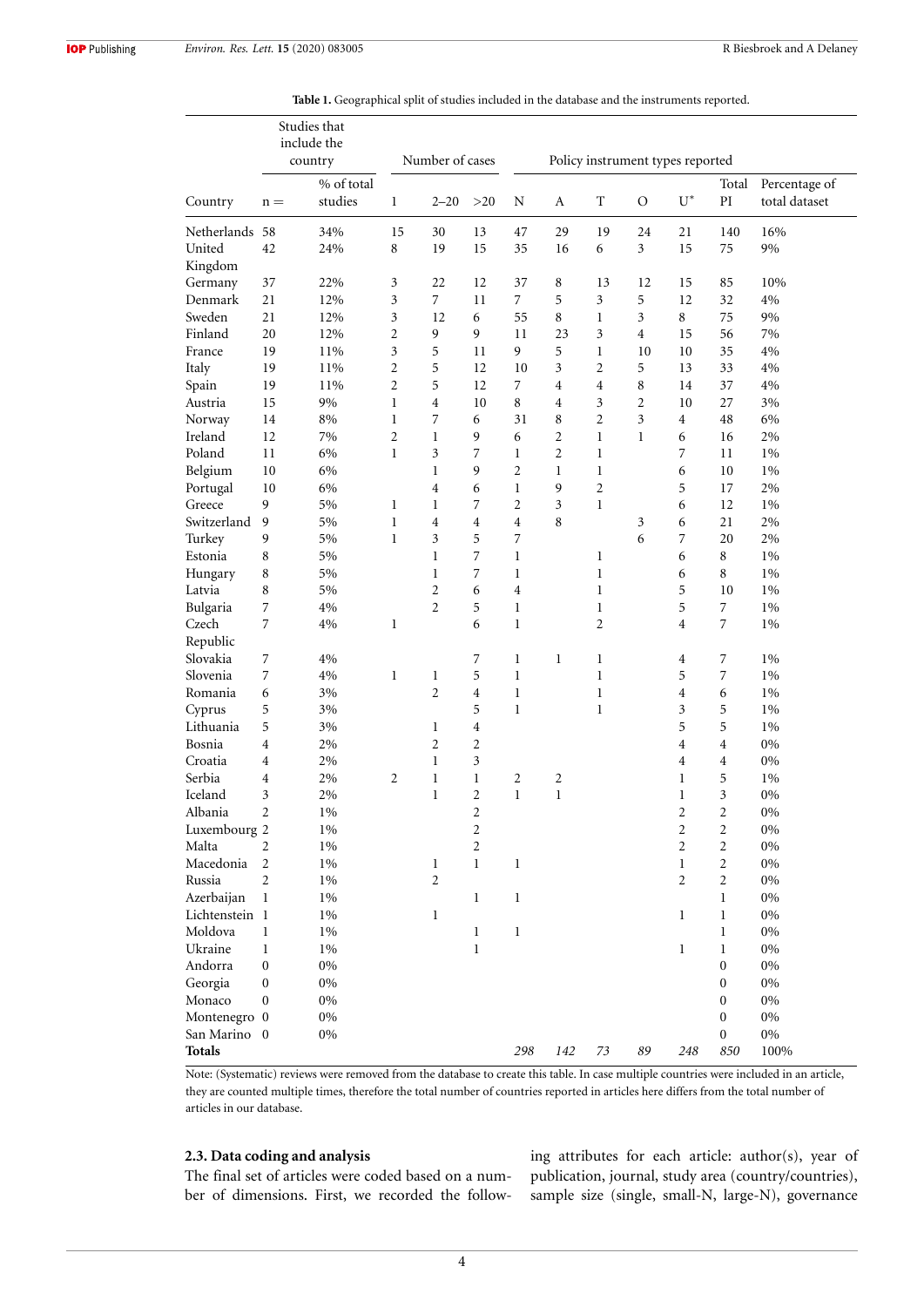level (national, subnational, local), type of study (cross-sectional, longitudinal).

Next we coded for the key impacts and risks, goals and instruments reported. We identified the key impacts and risks the articles focused on by using open coding and progressively clustered these in the analysis to create a comparable set of key impacts and risks. Some articles included multiple and these were assigned multiple codes. Next, we identified the policy goals formulated in the articles to tackle these impacts and risks. Policy goals were only extracted when they were explicitly linked to the climate risks and policy instruments. We extracted the literal text from the original articles to allow for qualitative interpretations. Third, of the various typologies of classifying instruments available (Capano and Howlett [2020\)](#page-8-5) we selected the NATO typology to catalogue the instruments identified in the articles (Hood [1983](#page-9-8)); '*Nodality*' refers to the generation or provision of information or knowledge. '*Authority*' refers to the ability of state or supra-state bodies to command certain types of behaviour, through for example legislation or regulation, or through hierarchical relations with lower-level state bodies. '*Treasure*' refers to the use of financial resources to bring about policy outcomes. These can consist of the production of public goods or services that further a particular outcome, or financial incentives such as subsidies or taxation that aim to stimulate behaviour in a target group. Finally, '*Organisation*' signifies the adaptation of (aspects of) governmental functioning itself.

Some articles already used the NATO typology, and in other articles other typologies were used. In some cases the policy instruments were not made explicit but synonyms were used, such as policy tools. Instruments were only coded if they were clearly identifiable and described in the empirical sections of the articles and not, for example, in the theoretical or conceptual sections. In cases where multiple countries were included in the study, each goal and instrument was assigned to a new row in our data extraction table.

We further unpacked the perspectives used in the articles by assessing the timeframe (short, medium, long term), temperature (1.5, 2, 3, 4 degrees Celsius) and models and scenario's used to assess the climate impact and risk and inform policy instrument choice (e.g. SRES, RCP/SSP, downscaled scenario's). We used closed options for timeframe and temperature, but open coding for the models and scenario's used as these proved to be more difficult to define *a priori*. Unclear assignment of codes were discussed among the research team.

All results were coded and, where needed, clustered and recoded into tables to map the literature on climate change adaptation policy instruments used in Europe. Of the 184 articles included in our study, 12 were classified as reviews or metaanalysis. We excluded these for double counting, but used them as check to ensure we covered all relevant articles in our study.

#### **2.4. Limitations**

We included scientific papers in written in English only. Particularly eastern European studies could have been missed, which might explain why eastern Europe is underrepresented in the results. Moreover, we included peer-reviewed journal articles identified through two databases only. There are increasing numbers of policy strategies, plans and evaluations, research reports and other sources where climate actions are being recorded. Whilst relevant for a systematic review or content analysis, we argue here that for the purposes of a systematic map on the current state of knowledge, our sources are sufficient to identify the knowledge gap(s) within the academic literature. Finally, due to the IPCC AR6 WGII cut-off point for accepted papers (June 2020), we were unable to identify, assess, and report all articles for 2019.

## **3. Results**

Most articles in our database were published in interdisciplinary journals with a strong environmental focus with the most frequent journals being *Regional Environmental Change* (13), *Ecology and Society* (9), *Environmental Science and Policy* (7), *Global Environmental Change* (6), and *Sustainability* (6).

Most studies focused on the local level  $(n = 77)$ followed by the national level ( $n = 69$ ), which is perhaps not surprising given our search query included country names only. Studies with a subnational focus  $(n = 22)$  were less frequently identified. Our findings are similar to other studies which find that regional level studies in general, and climate change adaptation studies in particular, are severely underrepresented in the academic literature (Biesbroek *et al* [2018\)](#page-8-10). The remaining articles covered multiple levels or did not make explicit reference to any level of governance  $(n = 24)$ .

The results also show that the vast majority of studies are cross-sectional ( $n = 165$ ) with only a few longitudinal studies ( $n = 7$ ). This skewed representation in the literature might be the result of the relative newness of climate change adaptation and the global attention to climate change mitigation, but arguably hampers our ability to assess progress over time, and the efficiency and effectiveness of climate change responses.

## **3.1. Climate risks, timeframes, scenario's and timeframes**

Table [2](#page-7-0) shows that river flooding and sea level rise are among the most studied topics for adaptations in Europe. Some articles combined multiple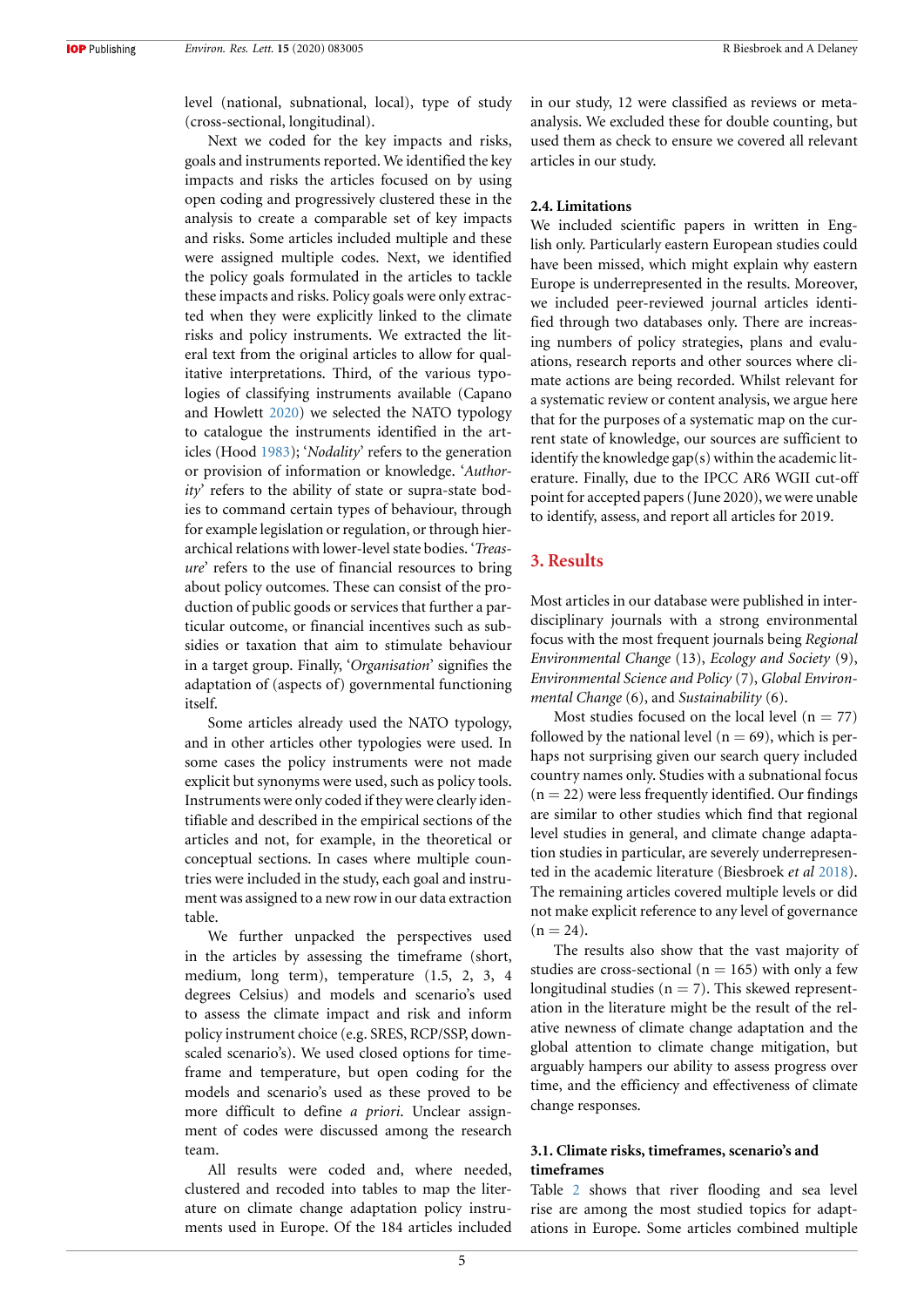climate impacts and vulnerability when empirically investigating adaptation policies and actions, for example sea level rise, river flooding and coastal flooding. Some climate impacts and vulnerability are poorly covered, including topics related to health impacts (although these are included as secondary impacts in some studies). More than half of the articles do not explicitly state which climate change impacts and vulnerability their study focusses on, but simply refer to the general need to adapt to a wide range of climate impacts. In some instances it was unclear whether some climate-related impacts and vulnerability belonged to a certain category.

We find very few studies that explicitly consider climate risk projections ( $n = 16$ ) and explicitly consider temporal scales (i.e. short, medium, long term). Moreover, we found 4 studies that explicitly discussed measures to adapt to a predefined temperature goal. Our initial ambition to split these articles across regions and instrument types for more fine-grained analysis was therefore considered not useful.

#### **3.2. Policy goals and instruments**

Our database includes 172 articles (excluding articles classified as reviews) and 684 policy instruments, resulting in an average of 3.9 policy instruments per article. We find that nodality ( $n = 285$ ) is the most frequently included instrument followed by authority ( $n = 145$ ), organisation ( $n = 94$ ) and treasure  $(n = 75)$ . A number of instruments could not be classified as they covered multiple instrument types, or the original article was too ambiguous in what the instrument constituted ( $n = 85$ ), see table [1.](#page-4-0)

When splitting the dataset across geographical regions, we find that there is a heavy concentration on a few countries: Netherlands, United Kingdom and Germany. This is particularly true for single-N studies. Studies of the Netherlands include frequent reference to authority type of instruments, specifically in relation to climate risks in the water sector. Moreover, frequent reference is made to a range of specific instruments such as the Delta Act and installing new program such as the Delta Program (van der Steen *et al* [2016](#page-9-15)). Reference to the UK is characterised by the high frequency of nodality and authority, with reference to the Climate Change Act 2008 as being the most frequently mentioned authority instrument. Studies that include Germany identify more nodality, organisation and treasure type of instruments, but much less authority instruments. Other observations are that Sweden scores high when it comes to the total number of instruments reported, but could be explained by few studies that identify a large number of instruments, and that Finland identifies many authority related instruments.

In general, we find very few papers in the English academic scholarship literature that focus on Eastern Europe. Studies that do cover eastern Europe are large-N in scope and provide limited details on instruments constituencies, see for example Reckien *et al* [\(2014\)](#page-9-16) and Pietrapertosa *et al* ([2018\)](#page-9-17). By their nature, large-n studies prefer breath over depth and thus offer limited insights in the particularities of which instruments are selected and what role they play in the process of climate change adaptation in these countries. Moreover, smaller countries (with the exception of the Netherlands) are severely underrepresented in the academic literature. This pattern is found in policy practice too; large countries tend to make more progress compared to smaller countries, and larger countries tend to report more adaptation progress (EEA [2014](#page-8-11), Lesnikowski *et al* [2016](#page-9-2)).

#### **4. Discussion and possible ways forward**

This study mapped the scientific articles that analyse climate change adaptation policy instruments across Europe. Our study identifies a number of critical knowledge gaps important to discuss in greater detail here.

First, we find that most studies in our database are concentrated around a few countries, predominantly the Netherlands, Germany, and the United Kingdom. Eastern European and relatively small countries are far less studied compared to often larger, western-European countries. Several reasons could be considered including that some countries have invested significantly in climate change adaptation research funding over the past years explaining higher research output. Moreover, these countries are often seen as early adopters and global leaders when it comes to climate change adaptation, making them interesting case studies (Lesnikowski *et al* [2016](#page-9-2)). However, the implications of the regional differences within Europe could be far reaching for both adaptation science and practice.

The strong concentration on a few countries means that theory building on climate change adaptation is biased towards certain socio-political and institutional settings, and therefore preferred types of adaptation responses. Large-N studies demonstrate the differences across Europe (and other regions of the world, see Berrang-Ford *et al* [\(2014](#page-8-12))) and the influence this has when it comes to formulating theories on instrument choice opportunities and preferences for instrument selection, for example. Advancing emergent theories on climate change adaptation requires expanding the empirical knowledge base beyond these few western-democratic countries and requires testing whether the results found hold in other contexts. Recent calls to advance theory through large-N studies Biesbroek *et al* ([2018\)](#page-8-10) should therefore be cautioned, as single case and small-N cases can provide critical insights in context where little information is known about adaptation processes.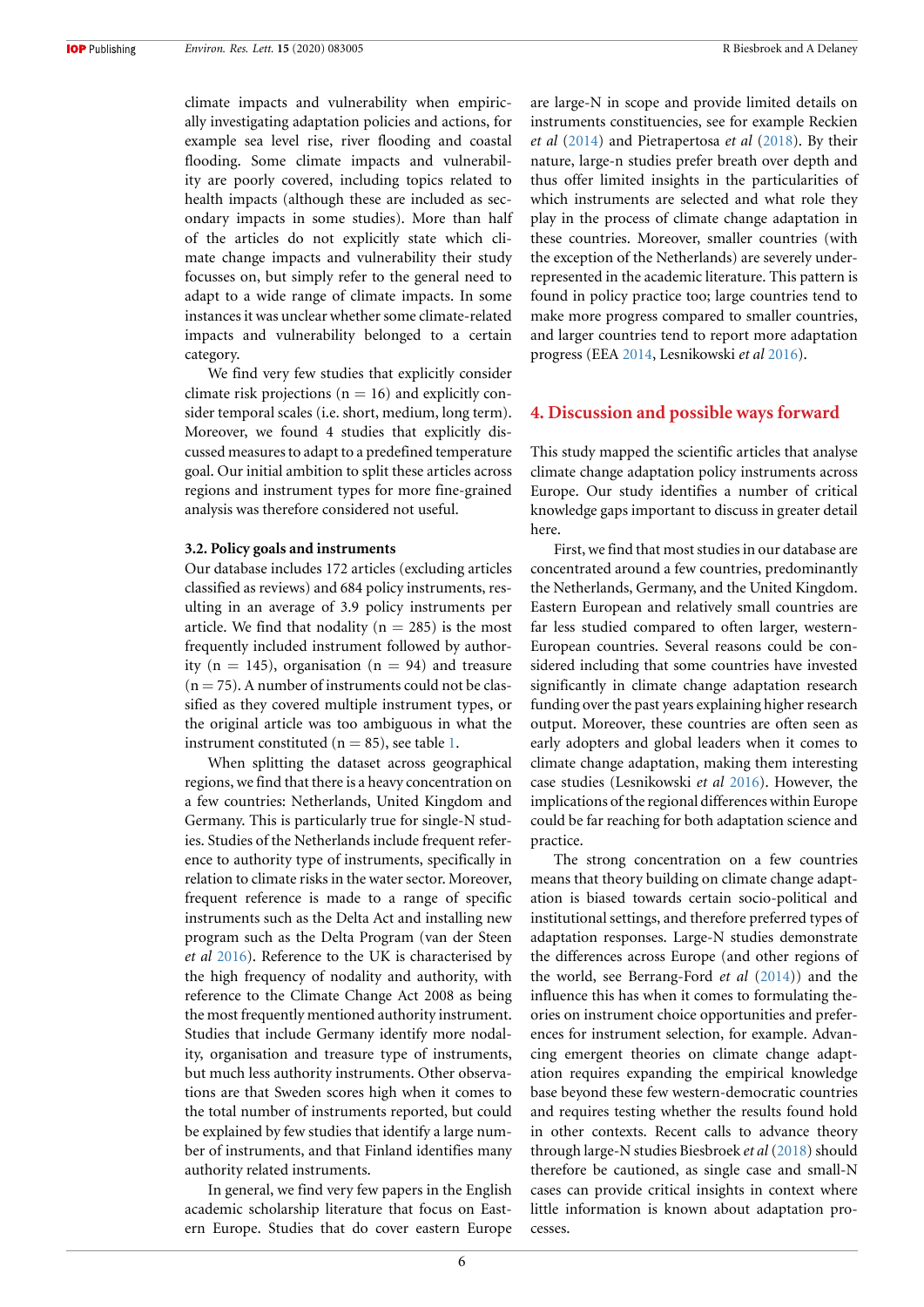<span id="page-7-0"></span>

|                                         | Number of articles |              | Policy goals |     | Policy Instruments |                |    |          |                |
|-----------------------------------------|--------------------|--------------|--------------|-----|--------------------|----------------|----|----------|----------------|
|                                         |                    | % of dataset | Yes          | No  | N                  | A              |    | $\left($ | $U^*$          |
| River flooding                          | 43                 | 25%          | 68           | 64  | 55                 | 37             | 10 | 20       | 10             |
| Sea level rise                          | 28                 | 16%          | 54           | 46  | 40                 | 23             | 12 | 18       |                |
| Heatwaves (incl. urban heat island)     | 13                 | 8%           | 13           | 10  | 9                  | 3              |    | 5        | 6              |
| Coastal flooding (incl. erosion)        | 12                 | 7%           | 22           | 19  | 22                 | 5              |    | 10       | 4              |
| Droughts                                | 10                 | 6%           | 16           | 6   | 2                  | 5              | 4  | 6        | 5.             |
| Urban flooding (incl. pluvial flooding) | 8                  | 5%           | 9            | 7   | $\mathfrak{D}$     | 7              | 3  | 2        | $\mathfrak{D}$ |
| Landslides                              | 6                  | 3%           | 4            | 28  | 24                 |                | 2  | 5        |                |
| Disease (vector, food, infectious)      |                    | $1\%$        | $\theta$     | 44  | 20                 | $\mathfrak{D}$ |    | 20       |                |
| Unspecified                             | 102                | 59%          | 144          | 205 | 141                | 76             | 46 | 24       | 62             |
| totals                                  | 223                |              | 330          | 429 | 315                | 158            | 77 | 110      | 99             |

**Table 2.** Key climate change impacts and vulnerability the articles focused on Multiple can be the focus of an article.

Such geographical bias is not only problematic for advancing research on adaptation; most adaptation studies aim to inform future policy making through lesson drawing and formulating recommendations. However, if this is done on a small sample of larg(er) western-European countries, such lessons and recommendations will be heavily based on experiences from a few countries, which are not easily transferable to other contexts.

At the same time, the countries which are studied less frequently tend to be more vulnerable to a range of climate impacts when compared to countries that have made most progress and for which adaptive capacities tend to be high (EEA [2017\)](#page-8-0). We find that policy instruments for some climate impacts are less frequently studied, with adaptation to wildfire and human health as two concrete examples. Existing studies on these topics might have not been caught by our search strings, which focus on intentional climate change adaptation rather than related concepts, but these are important areas of climate research for large parts of Europe (Kovats *et al* [2014\)](#page-9-14). Studies show that some of these impacts are likely to occur more frequently and in greater magnitude in regions where we generally found less research articles on climate change adaptation.

Hence investing in place-based and contextualized studies in these underrepresented regions, and publishing these in English scientific literature, is critical to increase our understanding of how adaptation is taking place in these regions, to build more robust theories that hold across different contexts, and provide possibilities for context specific lesson drawing. Challenges related to geographical scope have been recognized in past global assessment reports (Kovats *et al* [2014\)](#page-9-14), but we find here that limited progress has been made in the post-AR5 literature assessed here to fill these gaps. This is likely to influence the IPCC's sixth Assessment cycle and other European wide assessments.

Second, our findings echo observations made by others, namely that nodality is the main type of policy instrument type used, probably as it is an integral component of creating groundwork for adaptation actions (Lesnikowski *et al* [2019\)](#page-9-10). However, in contrast to most literature, we find that organisational instruments—arguably also a key element of groundwork—is mentioned relatively few times compared to other studies (Henstra [2016\)](#page-9-5). Authority instruments are more frequently reported when compared to other studies. These observations could indicate that recent literature is signalling a shift from policy instruments related to predominantly groundwork, to increasing policy efforts to mainstream and mandate climate change adaptation actions through authoritative instruments. Further research would be needed to test this empirically.

Third, our analysis suggests there are different ways in how governments respond to climate impacts and future risks. For example, the high number of authority type of instruments reported in studies on the Netherlands are specifically related to the water sector for which there is a strong institutional architecture in place. Finland identifies many authority related instruments, which could be an indication of their early adopted National Adaptation Strategy and subsequent coordinated approach across sectors and regions. Studies on Germany report few authority instruments, which fits the federalist characteristics of Germany and the devolution of authority to *Lander* to tackle climate change impacts. Empirically investigating the differences between countries is important to theorise about the hypothesizes differences in adaptation policy styles and policy instrument choice (Biesbroek *et al* [2018](#page-8-10)). It also helps to understand if, why and how insights gained from one country on policy instrument choice can be transferred meaningfully to other contexts.

Our original intention was to map adaptation policy instruments that target different levels of governance (e.g. national, regional, local), but the data collected from the articles was considered not robust enough to conduct such analysis. Similarly, we aimed to extract information on whether there was evidence

7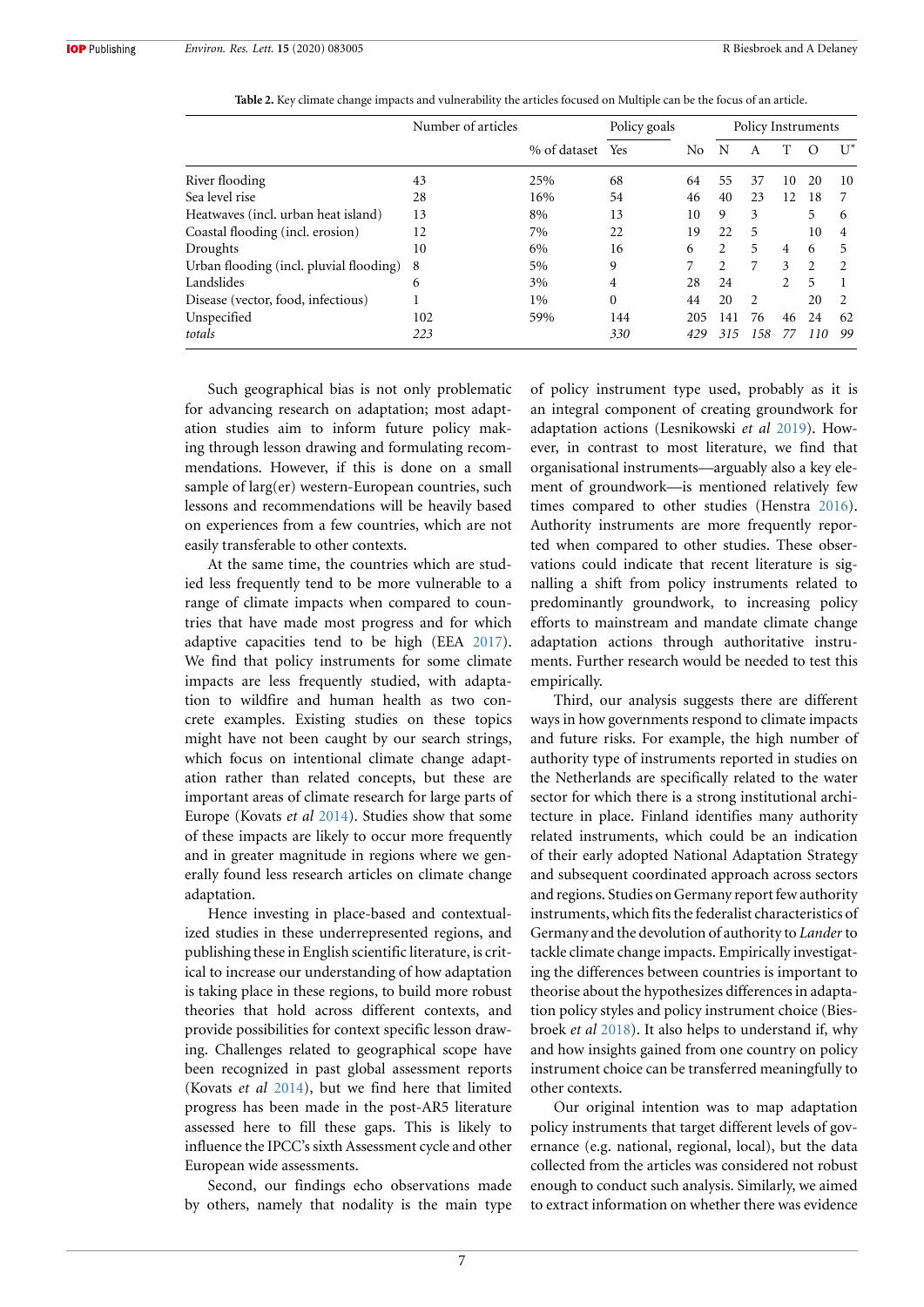of a causal link between policy goals and policy instruments, but this too was nearly impossible to identify from the analyzed articles. We also experienced difficulties in whether the articles focused on a climate hazard, impact, vulnerability, or climate risk terms that were often used interchangeably. Future research should therefore be more explicit not only which policy instruments are analyzed, but also for what purpose and in which context they operate. This would allow for more in-depth evidence syntheses of what works where and why.

Our analysis here focused on individual policy instruments, but there are still large gaps in our understanding of the linkages between mixes of policy instruments, the coherency and consistency of these mixes, and how their performance in achieving certain policy goals can be evaluated, and under which conditions certain mixes are most effective. These and other questions are key questions in general policy instruments literature (Capano and Howlett [2020\)](#page-8-5). Such questions will be highly relevant in the next stages of adaptation policy instrument research.

Our final observation is that effective policy design requires alignment between the climate change impact and the policy goals and instruments (Berrang-Ford *et al* [2019\)](#page-8-13), but we found few studies that actually do this. Most adaptation studies included in our mapping take a historical perspective to catalogue what governments have done to reduce vulnerability, which tools were used to do it, and what barrier/enablers were encountered in the process. Yet these linkages are of critical importance to ask emerging policy relevant questions. Moreover, assessing the effectiveness and efficacy of policy instruments (or adaptation actions in general) requires understanding of the links between climate change impacts and risks, the goals governments set to reduce vulnerability, and the ways through which they plan to do that. Making adaptation policy scholarship more relevant to policy practice requires more forward looking dimensions in these studies, where temporal dimensions, multiple scenario's and different temperature objectives are connected. Although some of such studies were found in our database, see Haasnoot *et al* [\(2018\)](#page-8-14) for example, they are severely underrepresented in the literature. Yet our ability to understand the solution space of adaptation, and the role policy instruments play in shaping the solution space and implementing adaptation actions, requires understanding the range of future climate risks to inform instrument choices (Haasnoot *et al* [2020](#page-8-4)).

## **Acknowledgments**

RB's contribution was funded through the Dutch Research Council (NWO-VENI grant 451-17-006- 4140). We would like to thank the three anonymous reviewers for their time and valuable suggestions to improve earlier versions of this article.

#### **Data statement**

The data that support the findings of this study are available from the corresponding author upon reasonable request.

#### **ORCID iDs**

Robbert Biesbroek  $\bullet$  [https://orcid.org/0000-0002-](https://orcid.org/0000-0002-2906-1419) [2906-1419](https://orcid.org/0000-0002-2906-1419)

Aogan Delaney · [https://orcid.org/0000-0003-1692-](https://orcid.org/0000-0003-1692-5174) [5174](https://orcid.org/0000-0003-1692-5174)

## **References**

- <span id="page-8-2"></span>Aguiar F C, Bentz J, Silva J M N, Fonseca A L, Swart R, Santos F D and Penha-Lopes G 2018 Adaptation to climate change at local level in Europe: an overview *Environ. Sci. Policy* **[86](https://doi.org/10.1016/j.envsci.2018.04.010)** [38–63](https://doi.org/10.1016/j.envsci.2018.04.010)
- <span id="page-8-13"></span>Berrang-Ford L *et al* 2019 Tracking global climate change adaptation among governments *Nat. Clim. Change* **[9](https://doi.org/10.1038/s41558-019-0490-0)** [440–9](https://doi.org/10.1038/s41558-019-0490-0)
- <span id="page-8-12"></span>Berrang-Ford L, Ford J D, Lesnikowski A, Poutiainen C, Barrera M and Heymann S J 2014 What drives national adaptation? A global assessment *Clim. Change* **[124](https://doi.org/10.1007/s10584-014-1078-3)** [441–50](https://doi.org/10.1007/s10584-014-1078-3)
- <span id="page-8-7"></span>Berrang-Ford L, Pearce T and Ford J D 2015 Systematic review approaches for climate change adaptation research *Reg. Environ. Change* **[15](https://doi.org/10.1007/s10113-014-0708-7)** [755–69](https://doi.org/10.1007/s10113-014-0708-7)
- <span id="page-8-6"></span>Biagini B, Bierbaum R, Stults M, Dobardzic S and Mcneeley S M 2014 A typology of adaptation actions: a global look at climate adaptation actions financed through the Global Environment Facility *Glob. Environ. Change* **[25](https://doi.org/10.1016/j.gloenvcha.2014.01.003)** [97–108](https://doi.org/10.1016/j.gloenvcha.2014.01.003)
- <span id="page-8-8"></span>Biesbroek G R, Klostermann J E M, Termeer C J A M and Kabat P 2013 On the nature of barriers to climate change adaptation *Reg. Environ. Change* **[13](https://doi.org/10.1007/s10113-013-0421-y)** [1119–29](https://doi.org/10.1007/s10113-013-0421-y)
- <span id="page-8-1"></span>Biesbroek G R, Swart R J, Carter T R, Cowan C, Henrichs T, Mela H, Morecroft M D and Rey D 2010 Europe adapts to climate change: comparing national adaptation strategies *Glob. Environ. Change, Governance, Complexity and Resilience* **[20](https://doi.org/10.1016/j.gloenvcha.2010.03.005)** [440–50](https://doi.org/10.1016/j.gloenvcha.2010.03.005)
- <span id="page-8-10"></span>Biesbroek R, Berrang-Ford L, Ford J D, Tanabe A, Austin S E and Lesnikowski A 2018 Data, concepts and methods for large-n comparative climate change adaptation policy research: a systematic literature review *WIREs Clim. Change* **[9](https://doi.org/10.1002/wcc.548)** [e548](https://doi.org/10.1002/wcc.548)
- <span id="page-8-5"></span>Capano G and Howlett M 2020 The knowns and unknowns of policy instrument analysis: policy tools and the current research agenda on policy mixes *SAGE Open* ([https://doi.org/10.1177/2158244019900568\)](https://doi.org/10.1177/2158244019900568)
- <span id="page-8-9"></span>Dupuis J and Biesbroek R 2013 Comparing apples and oranges: the dependent variable problem in comparing and evaluating climate change adaptation policies *Glob. Environ. Change* **[23](https://doi.org/10.1016/j.gloenvcha.2013.07.022)** [1476–87](https://doi.org/10.1016/j.gloenvcha.2013.07.022)
- <span id="page-8-11"></span>EEA 2014 National adaptation policy processes in European countries—2014 (No. 4/2014) (Copenhagen: European Environment Agency)
- <span id="page-8-0"></span>EEA 2017 Climate change, impacts and vulnerability in Europe 2016. An indicator-based report (No. 1/2017) (Copenhagen: European Environment Agency)
- <span id="page-8-3"></span>GCA 2019 *Adapt Now: A Global Call for Leadership on Climate Resilience* (Rotterdam: Global Commission on Adaptation)
- <span id="page-8-4"></span>Haasnoot M, Biesbroek R and Lawrence J *et al* 2020 Defining the solution space to accelerate climate change adaptation *Reg. Environ. Change* **[20](https://doi.org/10.1007/s10113-020-01623-8)** [37](https://doi.org/10.1007/s10113-020-01623-8)
- <span id="page-8-14"></span>Haasnoot M, van 'T Klooster S and van Alphen J 2018 Designing a monitoring system to detect signals to adapt to uncertain climate change *Glob. Environ. Change* **[52](https://doi.org/10.1016/j.gloenvcha.2018.08.003)** [273–85](https://doi.org/10.1016/j.gloenvcha.2018.08.003)